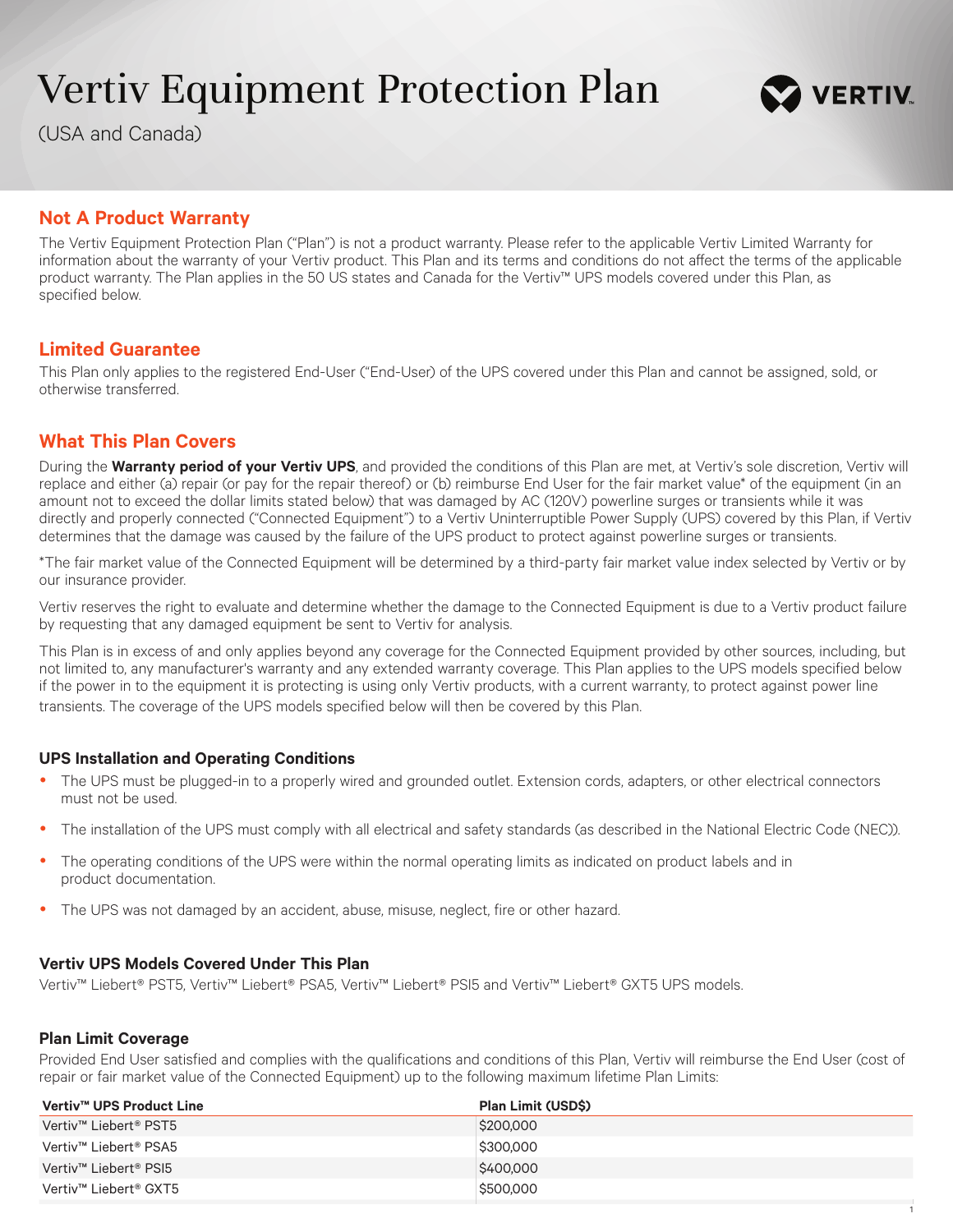# Vertiv Equipment Protection Plan

# **What Is Not Covered Under This Plan**

Reimbursement under this Plan does not include:

- Reimbursement for, or reinstallation of, for software.
- Reimbursement for, or the Repair or replacement of, Vertiv UPS or any other Vertiv products.
- Damages caused to Connected Equipment by power transients on telephone, network or CATV lines or connections.
- Damages caused by:
	- Abuse, accident, misuse, neglect, fire, or other hazard
	- Incorrect installation or operation of the UPS outside of its normal operating conditions as specified on UPS labels and in product documentation
	- Unauthorized alteration, modification, or repair of the UPS
	- Incorrect storage (per product labels and documentation of the UPS prior to installation
	- Use of non-Vertiv approved batteries or accessories
	- Any other cause beyond the range of the intended use of the UPS
- Any charges for testing, checking, removal or installation of any products or systems.
- Shipping and freight charges.
- Any and all other fees, costs, expenses, claims, damages, losses or liabilities that are otherwise excluded or disclaimed from coverage under this Plan.

This Plan is not valid if the End-User does not register the Vertiv UPS product by completing and submitting the Vertiv Product Warranty Registration Form or Card within 30 days of the purchase of the Vertiv UPS, or if Vertiv UPS model and serial number labels have been removed or altered in any way.

## **Limitation of Liability**

EXCEPT AS EXPRESSLY PROVIDED IN THIS PLAN, UNDER NO CIRCUMSTANCES SHALL VERTIV BE LIABLE UNDER THE TERMS OF THIS PLAN FOR ANY DAMAGES WHATSOEVER, INCLUDING, BUT NOT LIMITED TO, DIRECT, INDIRECT, SPECIAL, INCIDENTAL, CONSEQUENTIAL, OR MULTIPLE DAMAGES ARISING OUT OF THE USE OF THE UPS OR DAMAGE TO THE CONNECTED EQUIPMENT, REGARDLESS OF THE LEGAL THEORY ON WHICH SUCH CLAIM IS BASED, EVEN IF ADVISED OF THE POSSIBILITY OF SUCH DAMAGE. SUCH DAMAGES INCLUDE, BUT ARE NOT LIMITED TO, LOSS OF PROFITS, LOSS OF REVENUE, INCOME OR SAVINGS, LOSS OF USE OF THE VERTIV PRODUCT OR THE CONNECTED EQUIPMENT OR ANY ASSOCIATED EQUIPMENT, LOSS OF SOFTWARE, COST OF CAPITAL, COST OF ANY SUBSTITUTE EQUIPMENT, FACILITIES OR SERVICES, LABOR, DOWNTIME, THE CLAIMS OF THIRD PARTIES, INCLUDING CUSTOMERS, AND INJURY TO PROPERTY.

## **Eligibility for Coverage Under This Plan**

To be eligible for coverage under this Plan the End-User must:

- Complete and Submit the Vertiv Product Warranty Registration Form or Card within 30 days of the purchase of the UPS.
- The UPS must be within its Warranty period.
- All Connected Equipment must be UL or CSA approved.
- The UPS, at all times, must meet and satisfy the terms and conditions of this Plan, including but not limited to the "UPS Installation and Operating Conditions Requirements" specified above.
- Any Claim under this Plan must be submitted within 14 days of the date of the alleged damage to the Connected Equipment.